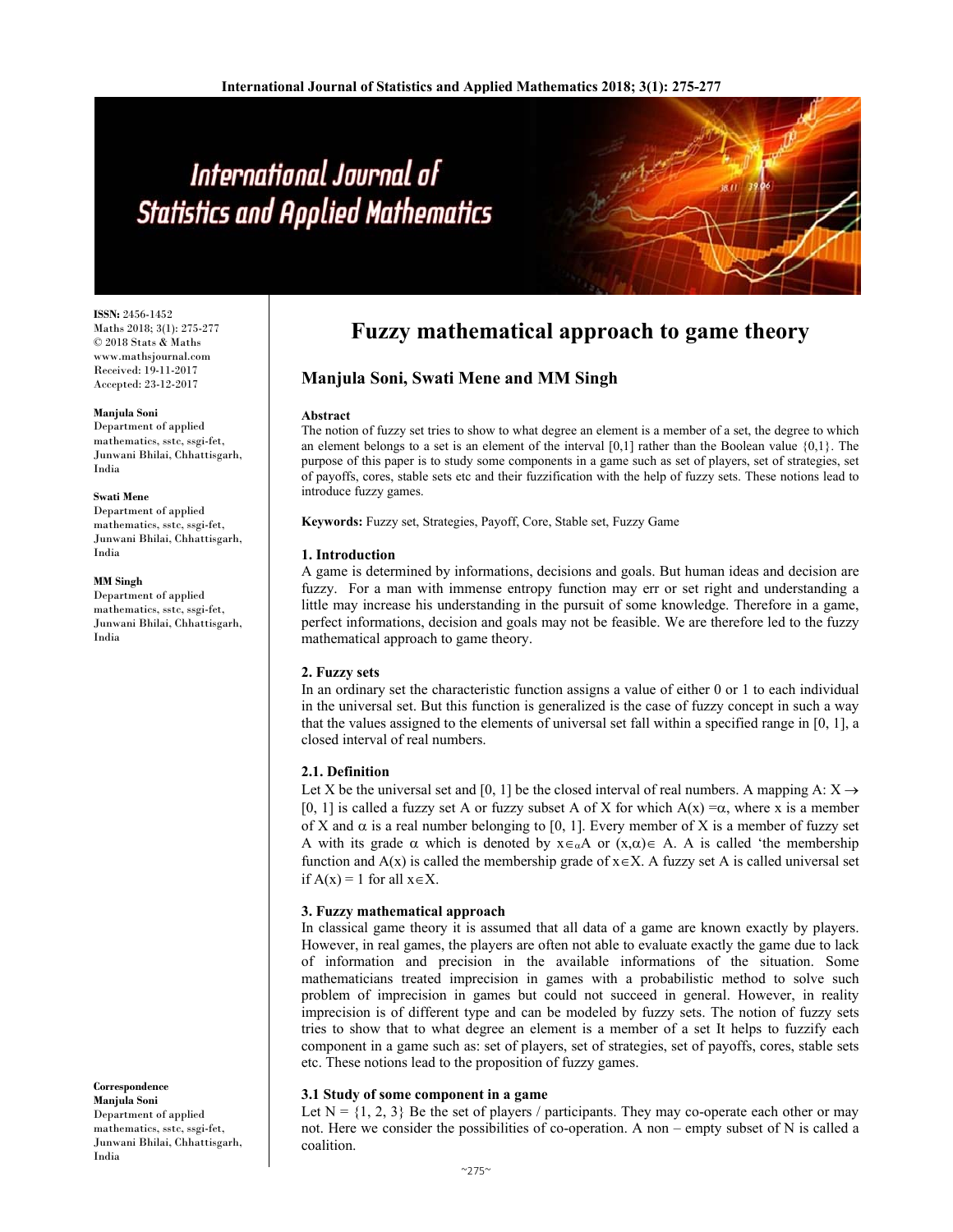International Journal of Statistics and Applied Mathematics

Let v:  $Z^N \rightharpoonup R$  be a characteristic function. For any coalition S,  $v(s)$  is the total payoff that the coalition S earns collectively. Sometimes  $v(s)$  is called value or worth of the coalition S. N and  $v(s)$  uniquely determine a game  $(N, v)$  called a co-operative game of n players. It is important to know what coalition should be formed and how the payoff should be distributed among players of each of this coalition when a game is played. An answer to this question is called a 'solution concept' for the game (N, v).

In a game (N, v),  $S(\subseteq N)$  is called crisp coalition, its characteristic vector being e<sup>s</sup> such that

 $(e^s)_i = 1$  if  $i \in s$ 

 $= 0$  if i $\in$  N-S

Let the game be denoted by  $G<sup>N</sup>$ . In a crisp game each player may have only two variants of participation (full participation or non involvement at all) is a crisp coalition. However, more freedom may be given to players by considering full co-operation and noncooperation (i.e. fuzzy co-operation).

A fuzzy coalition of player set N is a vector S in  $[0, 1]^N$  where the i<sup>th</sup> co-ordinate Si is referred to as the participation level of player i. The empty coalition in a fuzzy setting is

 $e^{\theta} = (0, 0, 0, \ldots, 0, 0).$ 

The grand coalition is thus  $e^v = \{1, 1, \ldots\}$  The set of Fuzzy coalition is denoted by  $F^N$ . Hence, a cooperative fuzzy game with player set N is a function w:  $F^N \to R$  with w(e<sup> $\omega$ </sup>) = 0 assigning to each fuzzy coalition S the value achieved by cooperation. We denote the set of fuzzy games with player set N by  $fG^N$ .

# **3.2. Cores and stable sets of crisp games**

Let  $v \in G^N$ . Also let xi be the payoff for player  $i \in N$ , then  $x = (x_1, x_2, \ldots, x_n)$  is called a pay off vector. x is called an imputation, if

v (N) =  $\sum_{i \in N} x_i$  and  $x_i \nu({i})$ . The imputation set of v is denoted by I(v) and is defined by I(v) = { $x^{\epsilon}R^N$ : x is an imputation for each  $i \in N$ , where  $R^N$  is the n-dimensional Euclidean space.

The core of crisp game v is denoted by  $C(v)$  and is defined by the subset of imputations which are stable against any possible deviation by a coalition i.e.

 $C(v) = {x \in R^N : v(N) = \sum_{i \in N} x_i, v(S) = \sum_{i \in S} x_i}$ , for each S⊆N}. Let there be two imputations x and y and S⊆N. Imputation x is said to dominate y, and denoted by x dom y if the following hold:

- (a)  $x_i > y_i$  for each  $i \in S$  i.e. x is better than y for all i.
- (b)  $\sum_{i \in S} x_i \le v(S)$  i.e. the payoff  $\sum_{i \in S} x_i$  is reachable by S The negation of x dom y is denoted by  $\exists x$  dom y
- (c) The dominance core of a crisp game v is denoted by DC(v) and is defined by the set of imputations which are not dominated by any other imputation i.e.

 $DC(v) = \{ x \in I(v) : \neg y \text{ dom } x \text{ for all } y \in I(v) \}$ 

A stable set of a crisp game v is a nonempty set K of imputations if the following hold:

(a)  $\neg x$  dom y for all  $x, y \in K$ 

(b) For all  $z \in I(v)$  -K there exists an imputation  $x \in K$  such that x dom z.

#### **3.3 Cores and stable sets of Fuzzy games**

Let  $W \in FG^N$  and I(w) be the imputation set such that

 $I(w) = \{ x \in \mathbb{R}^N : \sum_{i \in \mathbb{N}} x_i = w(e^N), x_i \geq w(e^i), \text{ for all } i \in \mathbb{N} \}$ 

The core of a fuzzy game W is denoted by  $c(w)$ , and which is the subset of these

Imputations which are stable against any possible deviation by fuzzy coalition

i.e.  $c(w) = \{x^{\mathsf{E}} R^N : w(e^N) = \sum_{i \in \mathbb{N}} x_i, \sum_{i \in \mathbb{N}} S_i x_i \geq W(s) \text{ for each } s^{\mathsf{E}} F G^N \}$ 

Let  $S \in F^N$  and  $Car(S) = \{i \in N: S_i \geq 0\}$  If car  $(s) \neq N$ , then S is called "a proper fuzzy coalition". The set of proper fuzzy coalition is denoted by PF<sup>N</sup>.

The proper core of a fuzzy game W, denoted by CP(w), is defined as  $C^{p}(w) = \{x \in \mathbb{R}^{N} : \sum_{i \in \mathbb{N}} x_{i} = W(e^{N}), \sum_{i \in \mathbb{N}} S_{i} x_{i} \geq v$ , for each  $S \in F^N$ 

We consider only crisp like coalition  $e<sup>S</sup>$  in the stability condition then the crisp core of the fuzzy game w is defined by

$$
C^{cr}(w) = \{x \in R^N \colon \sum x_i = w(e^N), \sum x_i \ge w(e^S) \text{ over } i \in \text{Car}(e^S) \text{ and for all } s \in Z^N \}
$$

Let x,y  $\epsilon$  I(w) and  $S \in F^N$ . Imputation x is said to dominate imputation y via S, denoted by x dom y if the following holds:

(a)  $x_i > y_i$  for all  $i^E$  Car (S)

(b)  $\sum_{i \in N} S_i x_i \leq w(s)$ 

The negation of x dom y is  $\neg x$  dom y.

The dominance core of a fuzzy game w is denoted by  $DC(w)$  is the set of all imputation which are not dominated by any other imputation i.e.

 $DC(w) = \{ x \in I(w) : \exists y \text{ dom } x \text{ for all } y \in I(w) \}$ 

A stable set of a fuzzy game w is denoted by nonempty set K of imputations if the following hold:

(a)  $\mathbf{\bar{a}}$  x dom y for all x,y  $\mathbf{\bar{e}}$  K

(b) There exists an imputation  $x \in K$  such that x dom z for all  $z \in I(w)$  - K